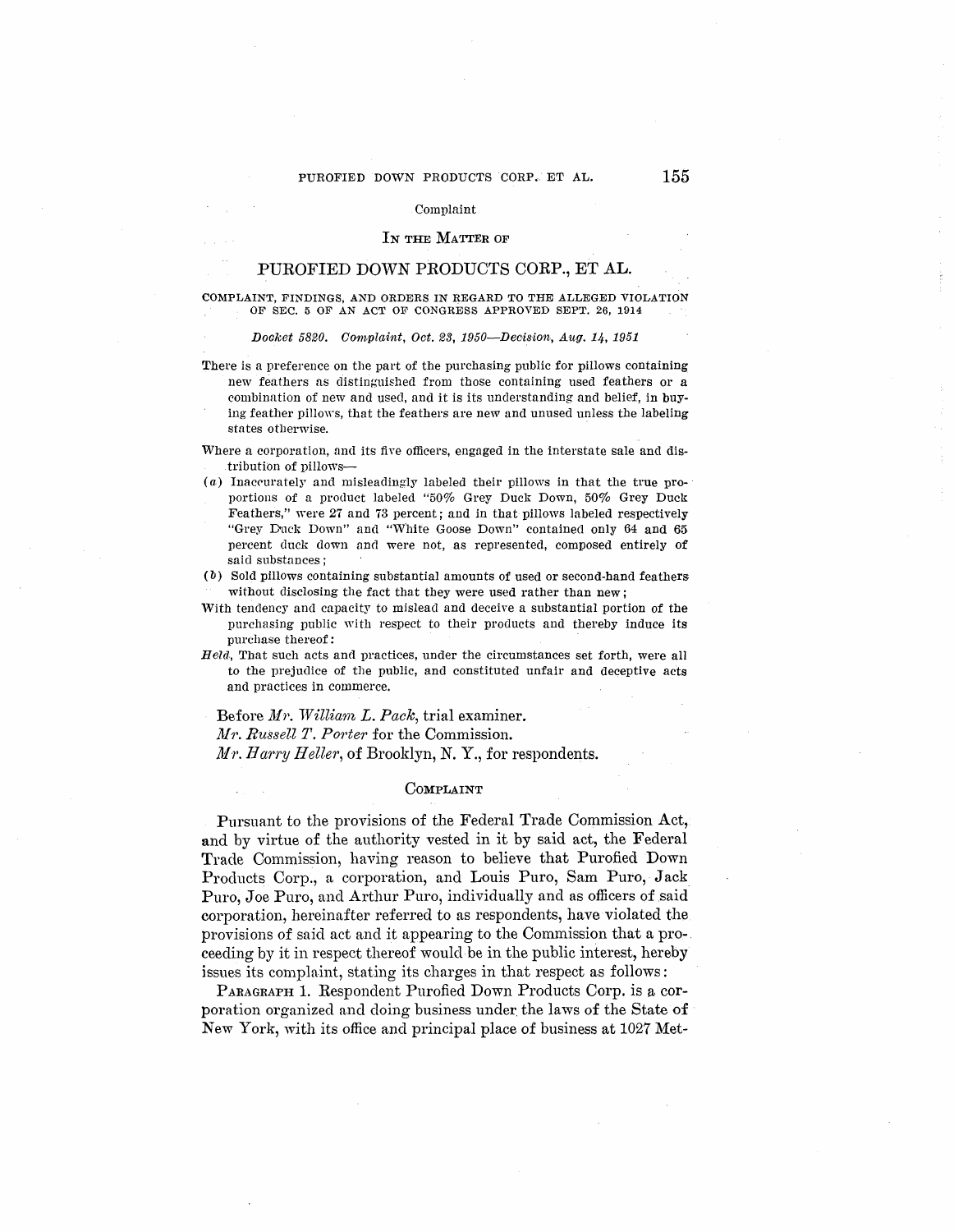## Complaint 48 **F.T.C.**

ropolitan A venue, Brooklyn, N. Y. Respondents Louis Puro, Sam Puro, Jack Puro, Joe Puro, and Arthur Puro are the president, secretary-treasurer, vice president, vice president, and sales manager, respectively, of said corporate respondent. Said individual respondents in their respective individual and official capacities have dominated, directed, and controlled and now dominate, direct and control the policies, affairs, and activities of corporate respondent. The addresses of the individual respondents are the same as that of the corporate respondent.

PAR. 2. Respondents are now, and for several years last past, have engaged in the sale of pillows to dealers for resale to the public.

Respondents cause and have caused their said pillows when sold to be shipped from their place of business in the State of New York to dealers in various other States of the United States and maintain, and at all times mentioned herein have maintained, a substantial course of trade in their said pillows, in commerce, among and between the several States of the United States.

P<sub>AR</sub>. 3. In the course and conduct of their business respondents cause labels to be attached to their pillows purporting to state and set out the percentages of down and feathers therein. Typical, but not all inclusive of these labels are the following:

#### 50% Grey Duck Down, 50% Grey Duck Feathers **Grey Duck Down**  White Goose Down

PAR. 4. By means of the labels aforesaid, respondents represented that the pillow labeled "50% Grey Duck Down, 50% Grey Duck Feathers" was filled with grey duck down and grey duck feathers **in**  the percentages set out on the label and that the fillings of the pillows labeled "Grey Duck Down" and "White Goose Down" were composed entirely of grey duck down and white goose down, respectively.

PAR. 5. Said labels were false, misleading, and deceptive. In . truth and in fact, the filling of the pillow labeled "50% Grey Duck Down, 50% Grey Duck Feathers" was composed of 27 percent grey duck down and 73 percent grey duck feathers. The fillings of the pillows labelled "Grey Duck Down" and "'White Goose Down" were not composed entirely of grey duck down and white goose down, respectively, but on the contrary, contained 36 percent duck feathers and 35 percent goose feathers, respectively. In addition, the pillows labeled "50% Grey Duck Down, 50% Grey Duck Feathers,'' "Grey Duck Down" and a pillow labeled "10% Grey Duck Down, 90% Grey Duck Feathers" and others, contained substantially in excess of 5 percent feather fiber.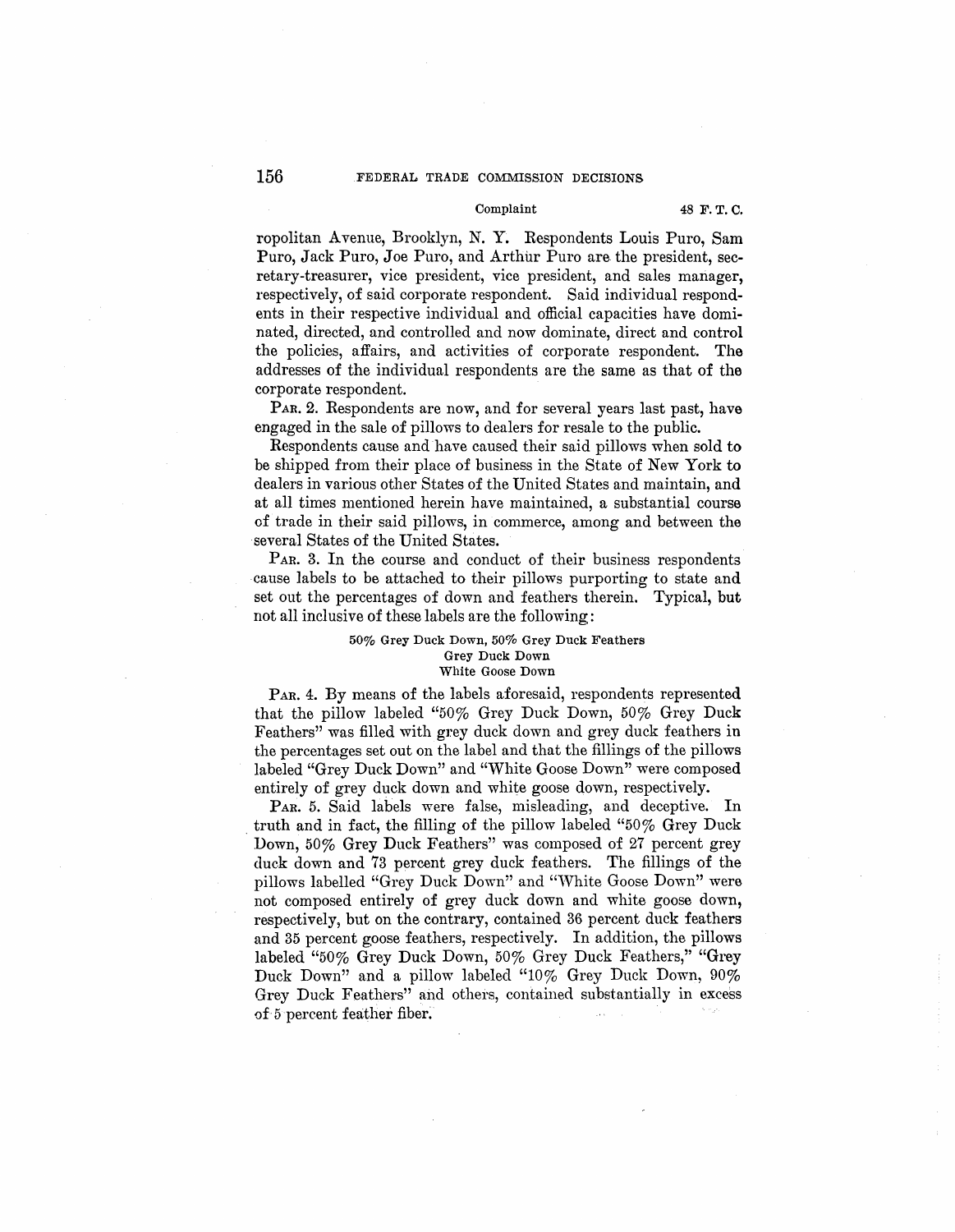## **155** Decisions

Some of respondents' pillows, particularly those labeled "Grey Duck Down," "10% Grey Duck Down and 90% Grey Duck Feathers," "10% White Goose Down, 90% White Goose Feathers" and "Grey Duck Down" and others, contained substantial amounts of secondhand or used feathers. This fact was not disclosed on the labels or otherwise.

PAR. 6. In buying pillows represented to be filled with feathers, the purchasing public understands and believes that the feathers are new and unused, unless the labeling states otherwise. There is a preference on the part of the purchasing public for pillows containing new feathers as distinguished from those containing used feathers or a combination of used and new feathers.

PAR. 7. By attaching false, misleading, and deceptive labels to their pillows, respondents placed in\_ the hands of dealers, means and instrumentalities by and through which they may mislead the purchasing public as to the content of said pillows.

PAR. 8. The use by the respondents of the false, misleading, and deceptive labels had the tendency and capacity to mislead and deceive a substantial portion of the purchasing public as to the content of their said pillows, and to induce a substantial portion of the purchasing public to purchase respondents' said pillows because of such erroneous belief.

PAR. 9. The aforesaid acts and practices of respondents, as herein alleged, are all to the prejudice and injury of the public and constitute unfair and deceptive acts and practices in commerce within the intent and meaning of the Federal Trade Commission Act.

## DECISION OF THE COMMISSION

Pursuant to Rule XXII of the Commission's rules of practice, and as set forth in the Commission's "Decision of the Commission and Order to File Report of Compliance," dated August 14, 1951, the initial decision in the instant matter of trial examiner William **L.**  Pack, as set out as follows, became on that date the decision of the Commission.

#### **INITIAL DECISION BY WILLIAM L. PACK, TRIAL EXAMINER**

Pursuant to the provisions of the Federal Trade Commission Act, the Federal Trade Commission on October 23, 1950, issued and subsequently served its complaint in this proceeding upon the respondents named in the caption hereof, charging them with the use of unfair and deceptive acts and practices in commerce in violation of the provisions of that act. After the filing by respondents of their answer to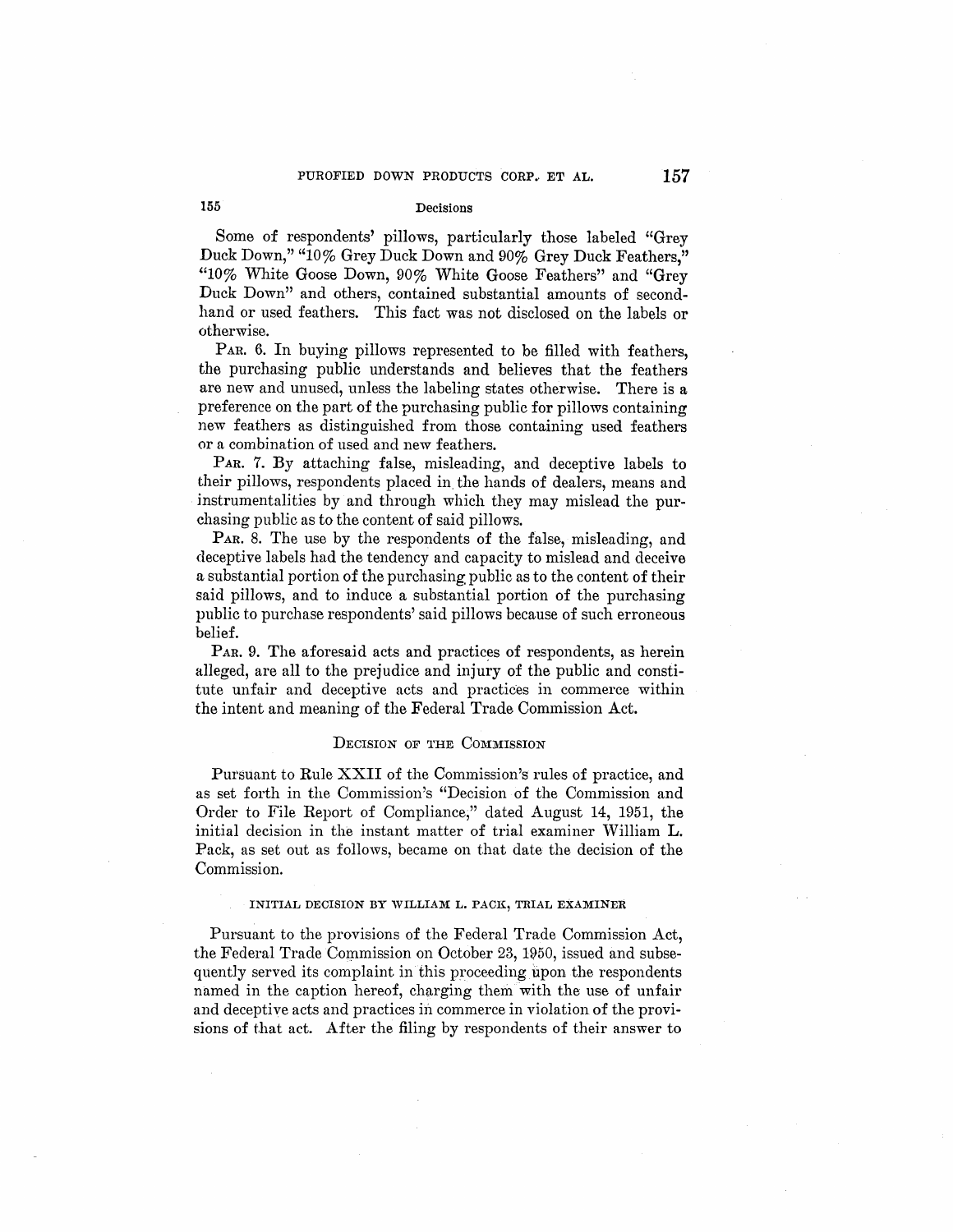## 158 FEDERAL TRADE COMMISSION DECISIONS

## **Findings 48 F.T.C.**

the complaint, a stipulation was entered into whereby it was stipulated and agreed that a statement of facts executed by counsel supporting the complaint and counsel for respondents might be taken as the facts in this proceeding and in lieu of evidence in support of and in opposition to the charges stated in the complaint, and that such statement of facts might serve as the basis for findings as to the facts and conclusions based thereon and an order disposing of the proceeding. While counsel for respondents reserved in the stipulation the right to file proposed findings and conclusions and to argue the matter orally before the trial examiner, such reservations were subsequently waived. The stipulation further provided that upon appeal to or review by the Commission such stipulation might be set aside by the Commission and this matter remanded for further proceedings under the complaint. Thereafter the proceeding regularly came on for final consideration by the trial examiner upon the complaint, answer and stipulation, the stipulation having been approved by the trial examiner, who, after duly considering the record herein, finds that this proceeding is in the interest of the public and makes the following findings as to the facts, conclusion drawn therefrom and order.

## **FINDINGS AS TO THE FACTS**

PARAGRAPH 1. Respondent Purofied Down Products Corp. is a corporation organized and doing business under the laws of the State of New York, with its office and principal place of business located at 1027 Metropolitan A venue, Brooklyn, N. Y. Respondents Louis Puro, Sam Puro, Jack Puro, Joe Puro, and Arthur Puro are president, secretary-treasurer, vice president, vice president, and sales manager, respectively, of respondent corporation. The individual respondents dominate, direct and control the policies, affairs and activities of the corporation.

PAR. 2. Respondents are now and for several years last past have been engaged in the sale of pillows, the pillows being sold to dealers for resale to the public. Respondents cause and have caused their pillows when sold, to be shipped from their place of business in the State of New York to purchasers in various other States of the United States. Respondents maintain and have maintained a course of trade in their products in commerce among and between the various States of the United States.

PAR. 3. In the course and conduct of their business respondents attach to their pillows labels purporting to state or set forth the materials of which such pillows are made. In some instances such labels. have been inaccurate and misleading. In one instance a pillow labeled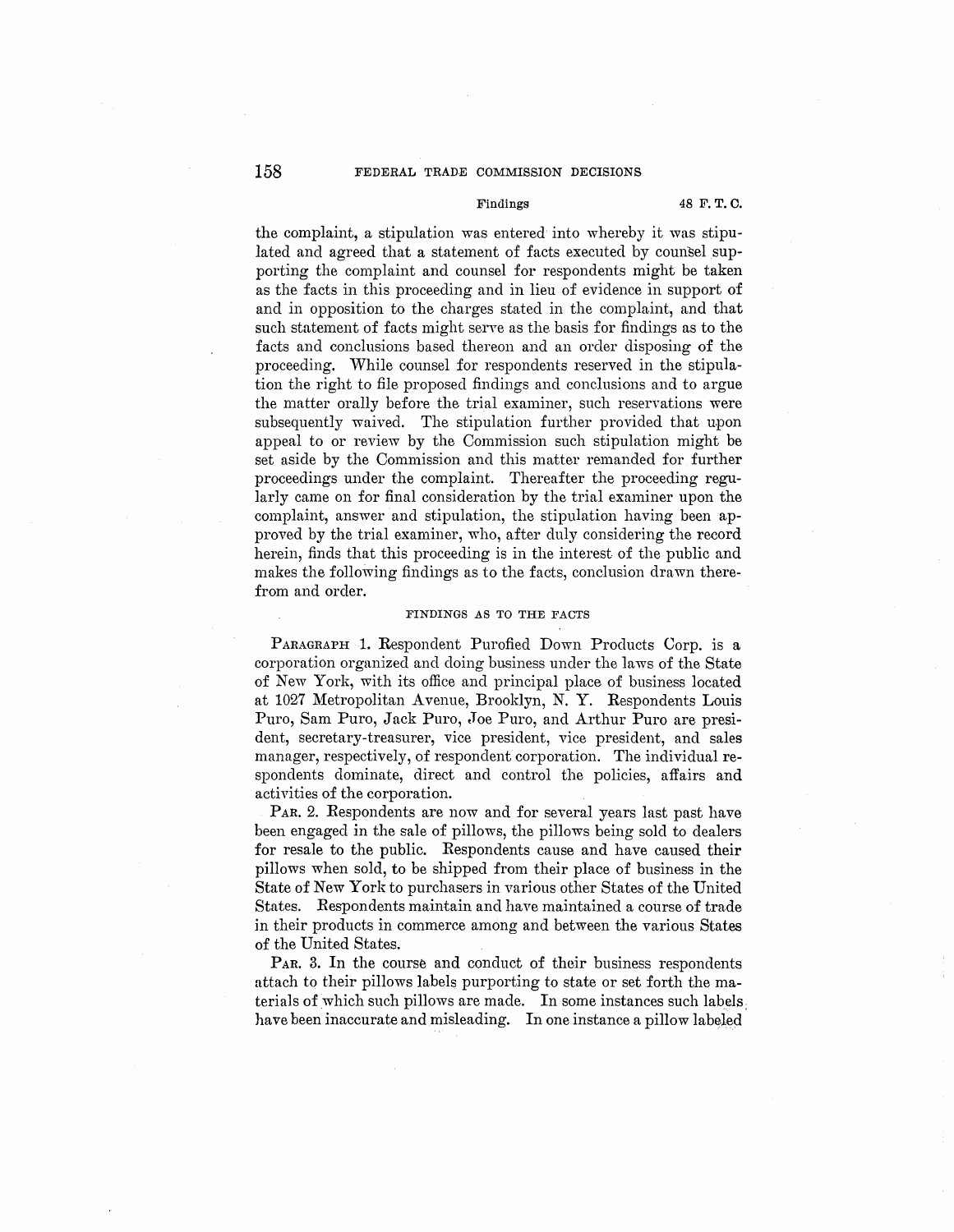155· Order

"50% Grey Duck Down, 50% Grey Duck Feathers" actually contained only 27 percent duck down, the undercoating of ducks, and 73 percent duck feathers. In another instance the label on a pillow read "Grey Duck Down" thereby representing that such pillow was composed entirely of down, whereas the pillow was in fact composed of 64 percent down and 36 percent duck feathers. In a third instance a pillow labeled "White Goose Down" was found to contain only 65 percent down and 35 percent feathers.

PAR. 4. Respondents have also sold pillows containing substantial amounts of used or second-hand feathers, without disclosing that such feathers were used rather than new feathers.

In buying pillows containing feathers the purchasing public understands and believes that the feathers are new and unused, unless the labeling states otherwise. There is a preference on the part of the purchasing public for pillows containing new feathers as distinguished from those containing used feathers or a combination of new and used feathers.

P<sub>AR</sub>. 5. The acts and practices of respondents as set forth above have the tendency and capacity to mislead and deceive a substantial portion of the purchasing public with respect to respondents' products, and the tendency and capacity to cause such portion of the public to purchase respondents' products as a result of the erroneous and mistaken belief so engendered.

### **CONCLUSION**

The acts and practices of the respondents as hereinabove set out are all to the prejudice of the public and constitute unfair and deceptive acts and practices in commerce within the intent and meaning of the Federal Trade Commission Act.

#### **ORDER**

*It is ordered,* That the respondents, Purofied Down Products Corp., a corporation, and its officers, and Louis Puro, Sam Puro, Jack Puro, Joe Puro, and Arthur Puro, individually and as officers of said corporation, and respondents' representatives, agents, and employees, directly or through any corporate or other device, in connection with the offering for sale, sale and distribution of pillows in commerce, as "commerce" is defined in the Federal Trade Commission Act, do forthwith cease and desist from:

1. Misrepresenting in any manner or by any means, directly or by implication, the materials 0£ which respondents' pillows are made.

**213840'---54-14**